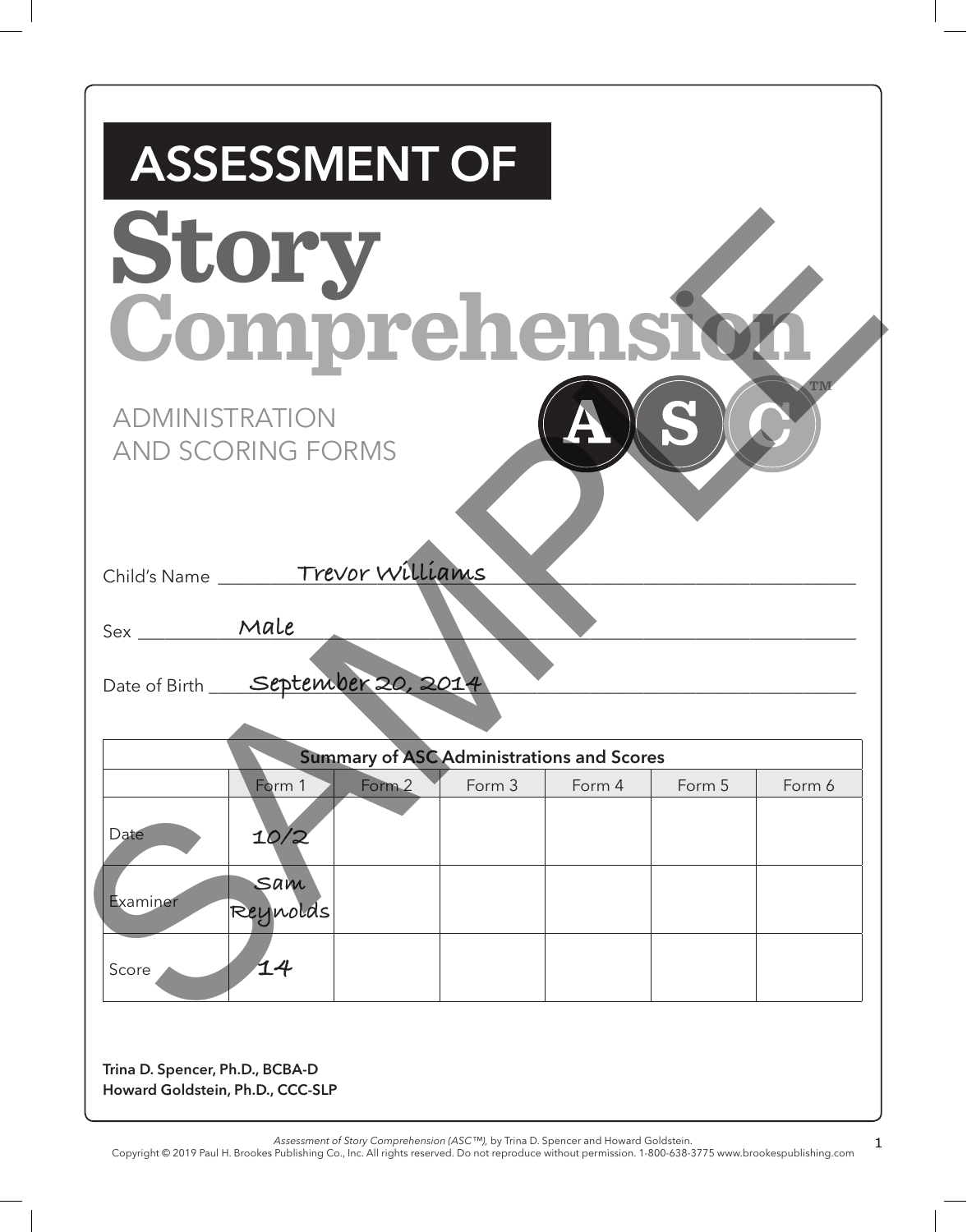## $\bf Assessment$  of  $\bf Story$  Comprehension  $\bf (A) \bf S$   $\bf C)$ **Story Comprehension**

## **1 Carlos and the Big Hill**

Child's name \_\_\_\_\_\_\_\_\_\_\_\_\_\_\_\_\_\_\_\_\_\_\_\_\_\_\_\_\_\_\_\_\_ **Trevor Williams** Examiner \_\_\_\_\_\_\_\_\_\_\_\_\_\_\_\_\_\_\_\_\_\_\_\_\_\_\_\_\_\_\_\_\_\_\_\_ **Sam Reynolds** Date \_\_\_\_\_\_\_\_\_\_\_\_\_\_\_\_\_\_\_\_\_\_\_\_\_\_\_\_\_\_\_\_\_\_\_\_\_\_\_\_\_ **October 2, 2018**

**You are going to listen to a story. It is called** *Carlos and the Big Hill.*

**Hmm. I wonder what will happen in this story. Let's think about the title,** *Carlos and the Big Hill***. What do you think will happen?**

**1. 0 1 2 Carlos will go up a big hill O**

## **Now you are going to listen to the story. Listen carefully because I am going to ask you some questions about the story. Are you ready?**

A few days ago, Carlos was riding his new black bike on the sidewalk. He rode up and down the sidewalk in front of his house.

When Carlos rode past his neighbor's house, he started going down a big hill. Then Carlos' bike hit a bump in the sidewalk. He fell off his bike and injured his arm. Carlos cut his arm on the rough ground.

Carlos was sad.

He picked up his bike and slowly walked home. He found his mom and said, "Mommy, I fell and injured myself. My arm is cut.

His mom gently cleaned his cut. Then she put a bandage on his arm. After Carlos got a bandage, his mom gave him a hug. He asked his mom if she would watch him ride his new bike. She said, "Of course. I want to watch you, but don't injure yourself again." Carlos rode his bike so well that his mom clapped and cheered for him. You are going to listen to a story. It is called *Carlos and the Big Hill.*<br>
Hmm. I wonder what will happen in this atory. Let's think about the title, *Carlos and the Big Hill*<br>
you think will happen?<br>
1.<br>
C*ATLOS Will Q* 

## **Thanks for listening. Now I am going to ask you some questions.**

*Assessment of Story Comprehension (ASC™),* by Trina D. Spencer and Howard Goldstein.